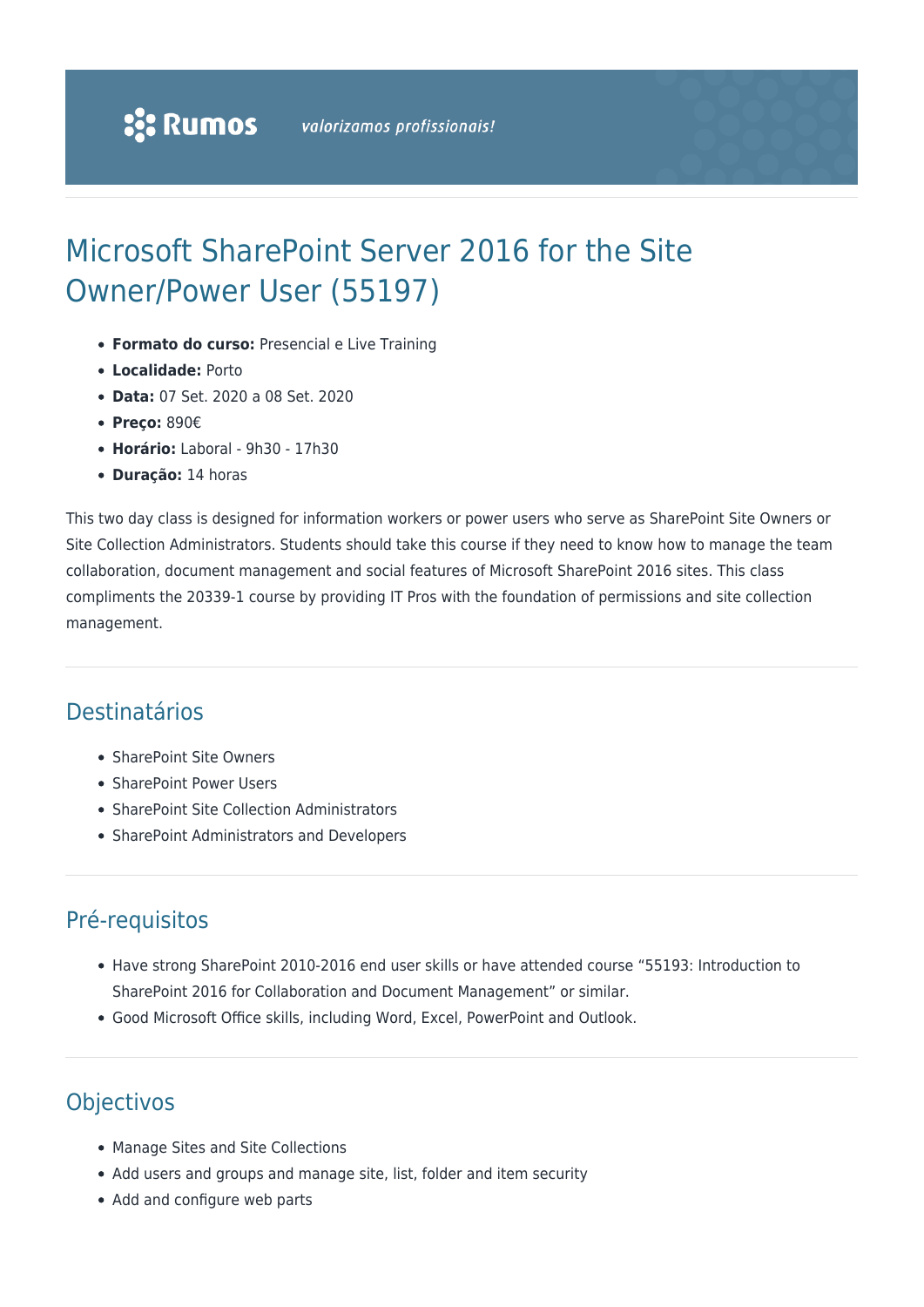- Configure site options including theme, title, description and icon
- Configure site navigation
- View site activity reports
- Customize lists and libraries
- Configure Check out/in, Content Approval and Versioning
- Create and modify pages and web part pages

# Programa

#### **Module 1: The Role of the Site Owner**

- The Role of the Site Owner
- Work Areas for Site Owners
- Browser Support
- Resources

#### **Module 2: Users, Groups and Permissions**

- SharePoint Security
- Users and Groups
- Permission Levels
- Inheritance
- Adding and Removing Users
- Creating SharePoint Groups
- Creating Custom Permission Levels
- List and Library Permissions
- Checking Permissions
- SharePoint Security Best Practices

#### **Lab : Users, Groups and Permissions**

- Quiz!
- Add new users to a site
- Create a permission level for "Add, Edit, but not Delete"
- Create a new group for the site
- Create a new group for granular permissions
- Create a subsite with unique permissions
- Set unique permissions on a library and a folder

#### **Module 3: Site and Site Collection Features**

- SharePoint Features
- Features for Site Owners
- Features for Site Collection Administrators

#### **Lab : Site and Site Collection Features**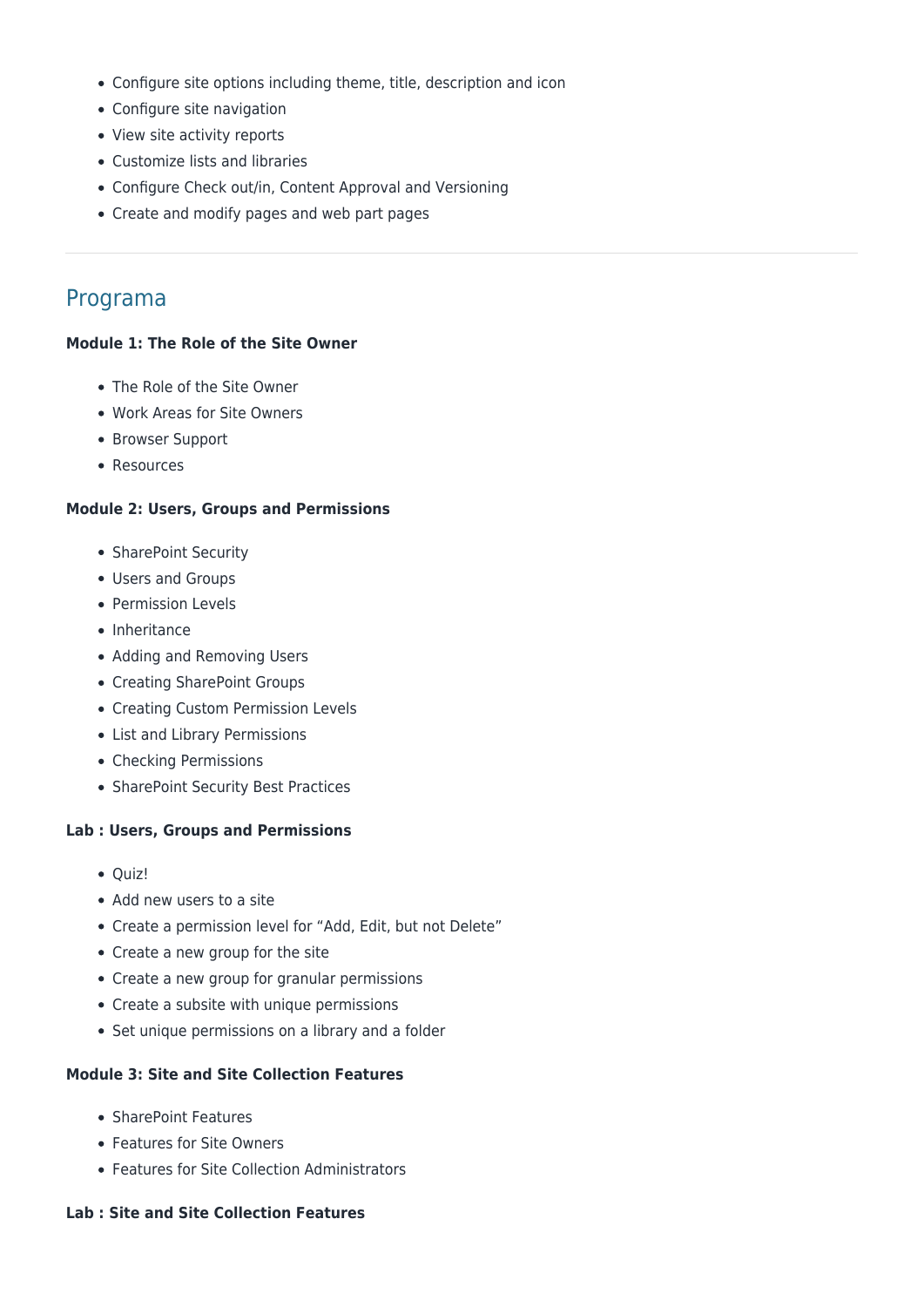- $\bullet$  Ouiz!
- Add a Feature to Your Site

# **Module 4: Managing Sites and Pages**

- Creating Subsites
- Deleting Subsites
- Changing the Look and Feel
- Site Navigation
- Save Site as Template
- Search Visibility for the Site
- Creating Pages
- Working with Web Parts

# **Lab : Managing Sites and Pages**

- Quiz!
- Create a subsite and add lists and libraries
- Customize the home page of the site
- Add a web part to the home page

# **Module 5: Working with Lists and Libraries**

- Creating Lists and Libraries
- Deleting Lists and Libraries
- List Settings
- Viewing Files using Office Online Server
- Content Approval
- Folders
- Search Visibility
- List and Library Versioning Options
- Checking Documents Out and In
- Adding and Configuring Columns
- Column and Item Validation
- Creating Lists by Importing Excel Files
- Creating and Modifying Views

### **Lab : Working with Lists and Libraries**

- Quiz!
- Add Columns to an Existing List
- Add an Alert
- Configure Content Approval
- Configure Versioning
- Create a List from an Excel File
- Add Custom Views to a List